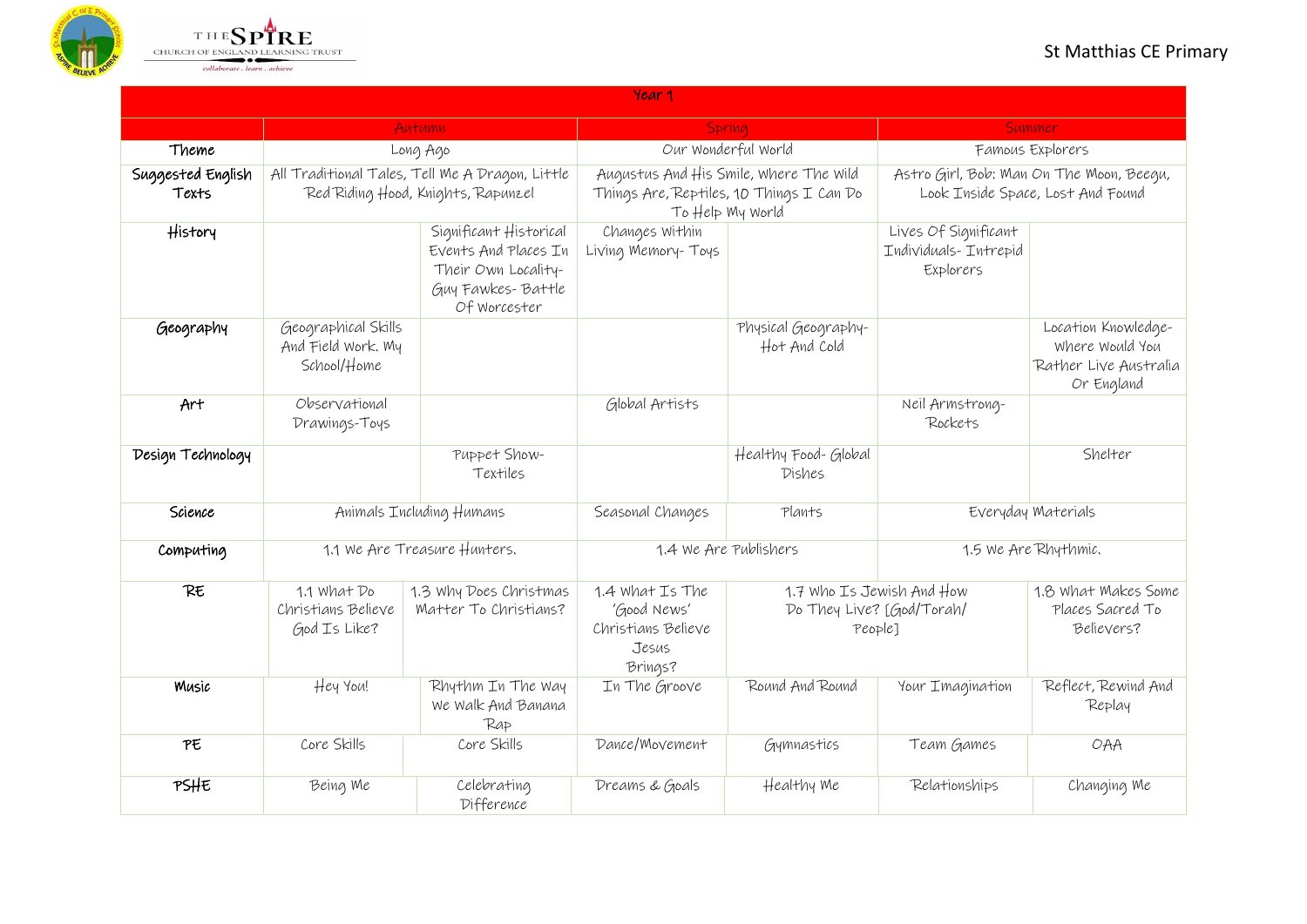



|                            |                                                                                                                                           |                                                                          | Year 2                                                                                         |                                                                              |                                                                                   |                                                              |
|----------------------------|-------------------------------------------------------------------------------------------------------------------------------------------|--------------------------------------------------------------------------|------------------------------------------------------------------------------------------------|------------------------------------------------------------------------------|-----------------------------------------------------------------------------------|--------------------------------------------------------------|
|                            |                                                                                                                                           | Autumn                                                                   | Spring                                                                                         |                                                                              |                                                                                   | Summer                                                       |
| Theme                      |                                                                                                                                           | <b>WE And My Local Area</b>                                              |                                                                                                | Amazing People                                                               |                                                                                   | Best Of British                                              |
| Suggested English<br>Texts | The High Street <sup>*</sup> , The Perfect Pet <sup>*</sup> , How To<br>Hide A Lion At School*, Disgusting Sandwich,<br>The Jolly Postman |                                                                          | Fantastic Women Who Changed The World.<br>, Amelia Earhart, Amazing Grace, The Magic<br>Finger |                                                                              | Great Fire Of London, London's Burning,<br>Traction Man Halibut Jackson           |                                                              |
| History                    | Significant Historical<br>People And Places In<br>Their Own Locality-<br>Local Legends And<br>Their Impact                                |                                                                          | Lives Of Significant<br>Individuals.<br>Amelia Earhart<br>Mary Seacole                         |                                                                              | Events Beyond Living<br>Memory-Great Fire<br>Of London                            |                                                              |
| Geography                  |                                                                                                                                           | Place Knowledge- My<br>Malvern                                           |                                                                                                | Location Knowledge<br>Geographical Skills-<br>Lets Go On Safari              |                                                                                   | Human And Physical-<br>Lets Explore London                   |
| Art                        | Self Portrait                                                                                                                             |                                                                          | Famous Artists- Pop<br>Art UK                                                                  |                                                                              |                                                                                   | British Birds-<br>Observational Drawing                      |
| Design Technology          |                                                                                                                                           | Disgusting Sandwich                                                      |                                                                                                | Design A Vehicle To<br>Help Gertrude-<br>Levers, Slides, wheels<br>And Axels | British Landmarks                                                                 |                                                              |
| Science                    | Animals Including<br>Humans                                                                                                               | Living Things And<br>Their Habitats                                      |                                                                                                | Plants                                                                       |                                                                                   | Everyday Materials                                           |
| Computing                  |                                                                                                                                           | 2.1 We Are Astronauts.                                                   |                                                                                                | 2.2 We Are Games Testers.                                                    | 2.6 We Are Zoologists.                                                            |                                                              |
| RE                         | $1.2$ Who $Do$<br>Christians Say<br>Made The World?                                                                                       | 1.6 Who Is A Muslim And How Do They Live?<br>[God  Tawhid  Ibadah  Iman] |                                                                                                | 1.5 Why Does Easter<br>Matter To<br>Christians?                              | 1.9 How Should We<br>Care For Others And<br>The World, And Why<br>Does It Matter? | 1.10 What Does It<br>Mean To Belong To A<br>Faith Community? |
| Music                      | Hands, Feet, Heart                                                                                                                        | $H_0$ $H_0$ $H_0$                                                        | I Wanna Play In A<br>Band                                                                      | Zootime                                                                      | Friendship Song                                                                   | Reflect, Rewind And<br>Replay                                |
| PE                         | Core Skills                                                                                                                               | Core Skills                                                              | Dance/Movement                                                                                 | Gymnastics                                                                   | Team Games                                                                        | OAA                                                          |
| <b>PSHE</b>                | Being Me                                                                                                                                  | Celebrating Difference                                                   | Dreams & Goals                                                                                 | Healthy Me                                                                   | Relationships                                                                     | Changing Me                                                  |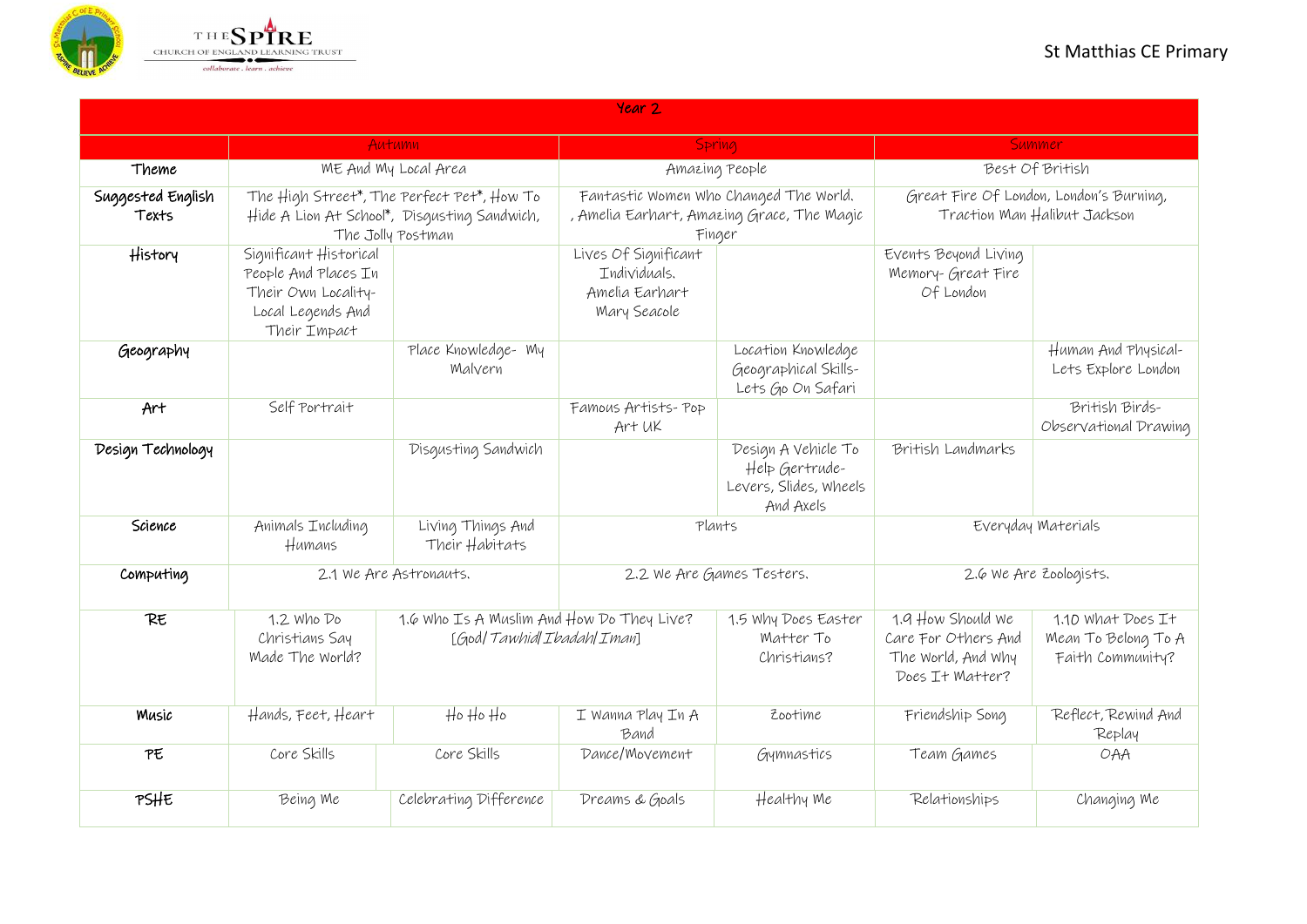

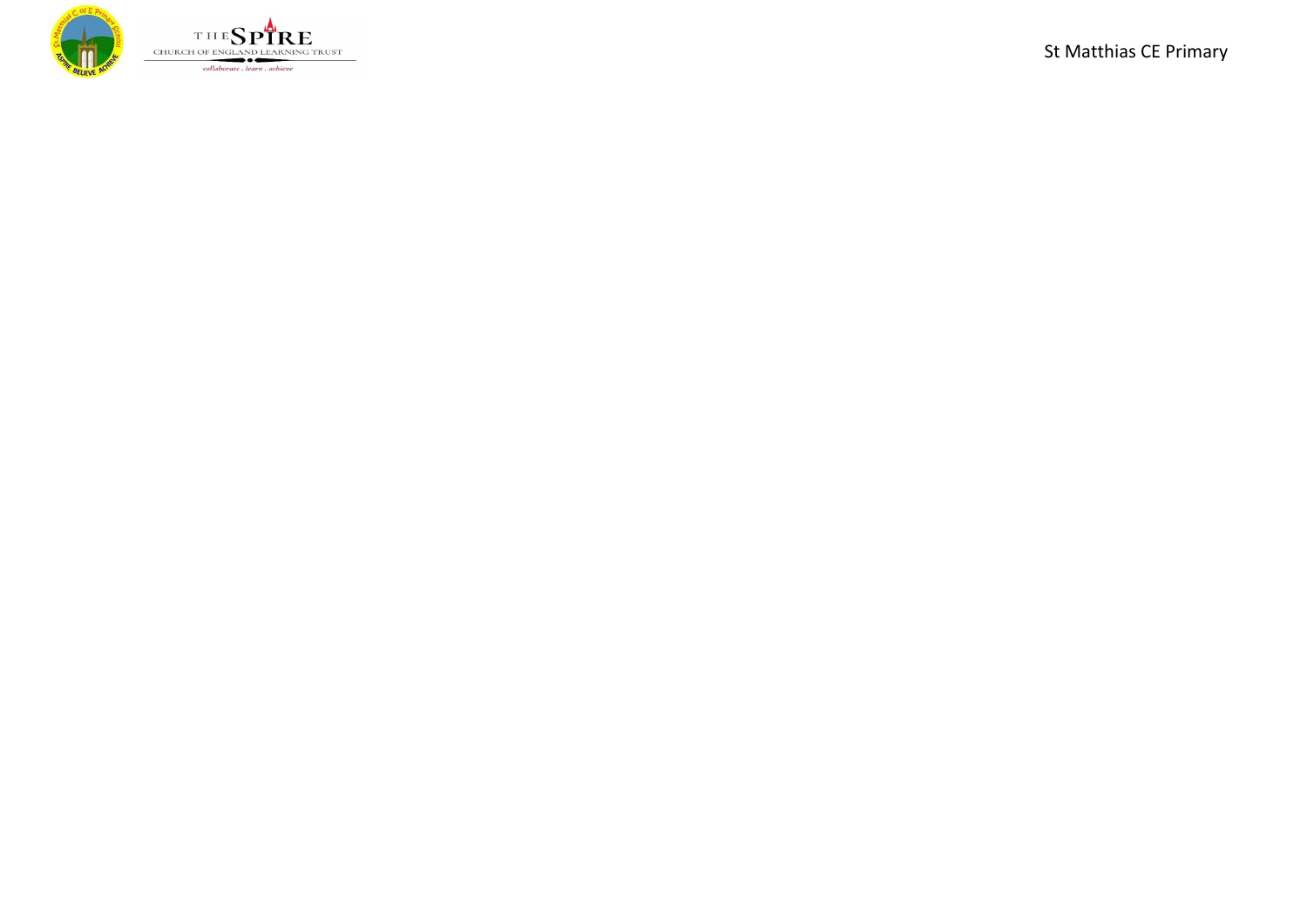



|                            |                                                                                                                                                                                                |                                                                                     | Year <sub>3</sub>                                                                                                     |                                                                                               |                                                                                            |                                                                                  |
|----------------------------|------------------------------------------------------------------------------------------------------------------------------------------------------------------------------------------------|-------------------------------------------------------------------------------------|-----------------------------------------------------------------------------------------------------------------------|-----------------------------------------------------------------------------------------------|--------------------------------------------------------------------------------------------|----------------------------------------------------------------------------------|
|                            |                                                                                                                                                                                                | Autumn                                                                              |                                                                                                                       | Spring                                                                                        |                                                                                            | Summer                                                                           |
| Theme                      |                                                                                                                                                                                                | Hunter Gatherers                                                                    |                                                                                                                       | Carnival Of The Animals                                                                       |                                                                                            | Greece                                                                           |
| Suggested English<br>Texts | Stone Age Boy, How To Live Like A Stone Age<br>Hunter*, How To Wash A Woolly Mammoth, The<br>Pebble In My Pocket Ug:Boy Genius Of The<br>Stone Age, The Secrets Of Stonehenge, Wolf<br>Brother |                                                                                     | The Great Kapok Tree, The Tin Forest,<br>Rainforest Rough Guide, Into The Forest, Mama<br>Miti, The Great Paper Caper |                                                                                               | The Adventure Of Odysseus, The Story Of<br>Antigone                                        |                                                                                  |
| History                    | Changes In Britain<br>From The Stone Age<br>To The Iron Age                                                                                                                                    |                                                                                     |                                                                                                                       | Leisure And<br>Entertainment In The<br>20 <sup>th</sup> Century. Changes<br>In Social History | Ancient Greece- What<br>Have The Ancient<br>Greeks Done For Us?                            |                                                                                  |
| Geography                  |                                                                                                                                                                                                | Human And Physical-<br>Types Of Settlement<br>And Land Use (Local<br>Area Malvern). | Place<br>Knowledge/Geographical<br>Skills-Rainforest                                                                  |                                                                                               |                                                                                            | Location Knowledge-<br>Why Do People Like To<br>Holiday In Greece.               |
| Art                        | Cave Art-Drawings                                                                                                                                                                              |                                                                                     |                                                                                                                       | South American Artist                                                                         | Sculptures                                                                                 |                                                                                  |
| Design Technology          |                                                                                                                                                                                                | Basket Weaving                                                                      | Rio Carnival-Textiles                                                                                                 |                                                                                               |                                                                                            | Healthy Food                                                                     |
| Science                    | Rocks And Soils                                                                                                                                                                                | Forces And Magnets                                                                  | Plants                                                                                                                | Light                                                                                         |                                                                                            | Animals Including Humans                                                         |
| Computing                  |                                                                                                                                                                                                | 3.2 We Are Bug Fixers.                                                              | 3.3 We Are Presenters.                                                                                                |                                                                                               |                                                                                            | 3.5 We Are Co-Authors                                                            |
| RE                         | L2.3 What Is The<br>'Trinity' And Why<br>Is It Important<br>For Christians?<br>[God/<br>Incarnation]                                                                                           | L2.1 What Do Christians<br>Learn From The Creation<br>Story? [Creation/Fall]        | L2.7 What Do Hindus<br>Believe God Is Like?<br>[Brahman/Atman]                                                        | L2.5 Why Do Christians<br>Call The Day Jesus<br>Died 'Good Friday'?<br>[Salvation]            | $L2.9$ How Do<br>Festivals And<br>Worship<br>Show What Matters<br>To A Muslim?<br>[Ibadah] | Unit $L2.11$ How and<br>why do people mark<br>the significant<br>events of life? |
| Music                      | Let Your Spirit Fly                                                                                                                                                                            | Glockenspiel                                                                        | Three Little Birds                                                                                                    | The Dragon Song                                                                               | Bring Us Together                                                                          | Reflect, Rewind And<br>Replay                                                    |
| PE                         | Gymnastics                                                                                                                                                                                     | OAA                                                                                 | Dance                                                                                                                 | Invasion<br>Games/Swimming                                                                    | Field Games                                                                                | Athletics                                                                        |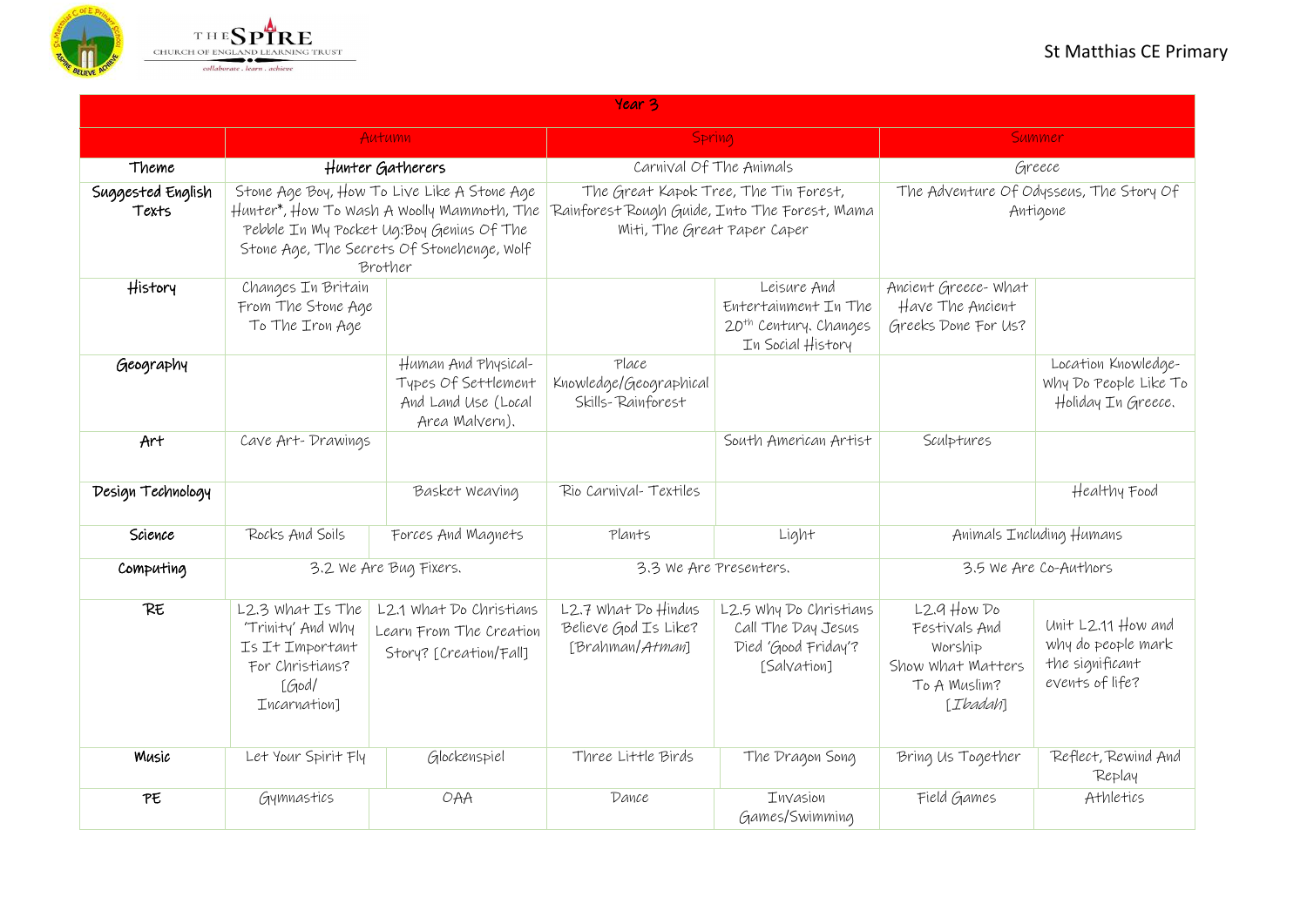



| <b>MFL</b> | Greetings And<br>Classroom<br>Instructions | Classroom Equipment<br>And Christmas | Animals        | Colours    | The Very Hungry<br>Caterpillar | Cafe        |
|------------|--------------------------------------------|--------------------------------------|----------------|------------|--------------------------------|-------------|
| PSHE       | Being Me                                   | Celebrating Difference               | Dreams & Goals | Healthy Me | Relationships                  | Changing Me |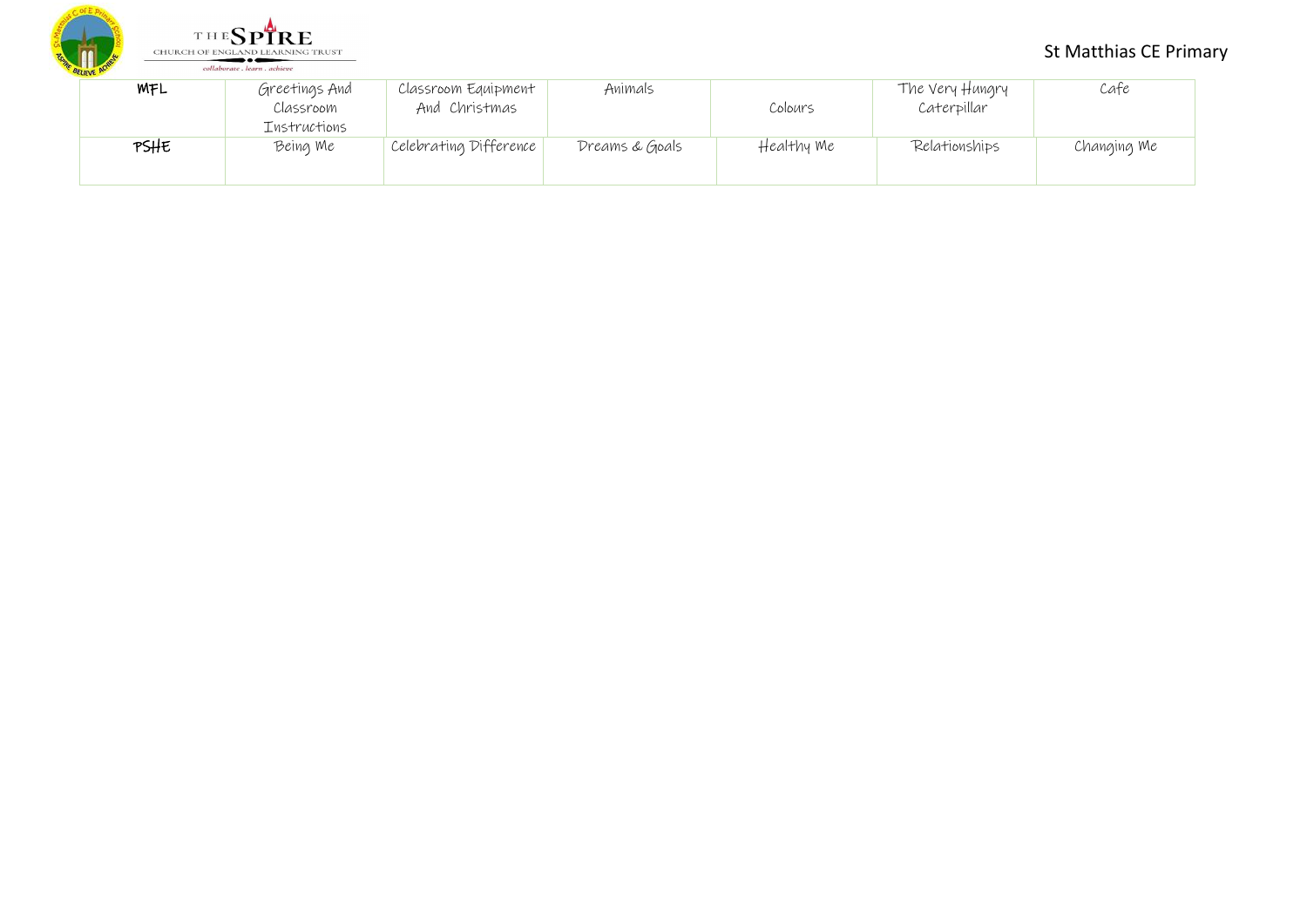



|                            |                                                                            |                                                                                    | Year 4                                                        |                                                                                                                            |                                                                                                    |                                                                                   |
|----------------------------|----------------------------------------------------------------------------|------------------------------------------------------------------------------------|---------------------------------------------------------------|----------------------------------------------------------------------------------------------------------------------------|----------------------------------------------------------------------------------------------------|-----------------------------------------------------------------------------------|
|                            |                                                                            | Autumn                                                                             |                                                               | Spring                                                                                                                     | Summer                                                                                             |                                                                                   |
| Theme                      |                                                                            | Back In Time                                                                       |                                                               | Around The World                                                                                                           |                                                                                                    | Conquer The World                                                                 |
| Suggested English<br>Texts |                                                                            | Cinderella Of The Nile <sup>*</sup> , A River (Marc Martin)<br>Poetry              |                                                               | Meerkat Mail, La Mariposa, Gregory Cool, The<br>Green Ship                                                                 |                                                                                                    | Escape From Pompeii, Romans On The Rampage,<br>Roman Diary: The Journey Of Llione |
| History                    | Ancient Egyptians                                                          |                                                                                    | The Transatlantic<br>Slave Trade And Its<br>Legacy In Britain |                                                                                                                            | Romans-What Did<br>The Romans Do For<br>Us.                                                        |                                                                                   |
| Geography                  |                                                                            | Physical Geography-<br>Rivers Study. Where<br>Would You Choose To<br>Build A City? |                                                               | Place Knowledge-USA<br>Road Trip                                                                                           |                                                                                                    | Geographical Skills-<br>Creator Or Destroyer?<br>(Volcanoes And<br>Earthquakes)   |
| Art                        |                                                                            | Clay-Scarab Beetles                                                                | Modern Artist                                                 |                                                                                                                            |                                                                                                    | Mosaics                                                                           |
| Design Technology          | Egyptian Death Masks                                                       |                                                                                    |                                                               | Healthy Food                                                                                                               | Textiles-Roman Coin<br>Pouch                                                                       |                                                                                   |
| Science                    | Sound                                                                      | States Of Matter                                                                   | Electricity                                                   | Living Thing And Their<br>Habitats                                                                                         |                                                                                                    | Animals Including Humans                                                          |
| Computing                  |                                                                            | 4.1 We Are Software Developers.                                                    | 4.4 We Are Bloggers                                           |                                                                                                                            |                                                                                                    | 4.6 We Are Meteorologists                                                         |
| RE                         | L2.2 What Is It<br>Like For Someone<br>Tο<br>Follow God? [People<br>OfGod] | L2.8 What Does It Mean<br>To Be Hindu In<br>Britain Today?<br>[Dharma]             | L2.4 What Kind Of<br>World Did Jesus<br>Want? [Gospel]        | $L2.10$ How Do<br>Festivals And Family<br>Life<br>Show What Matters<br>To Jewish People?<br>[God/Torah/People/The<br>Land] | L2.6 For Christians,<br>What Was The<br>Impact Of<br>Pentecost? [Kingdom<br>$\mathcal{O}f$<br>God] | $L2.12$ How And Why Do<br>People Try To<br>Make The World A<br>Better Place?      |
| Music                      | Mamma Mia                                                                  | Glockenspiel                                                                       | Stop!                                                         | Lean On Me                                                                                                                 | Blackbird                                                                                          | Reflect, Rewind And<br>Replay                                                     |
| PE                         | Gymnastics                                                                 | OAA                                                                                | Dance                                                         | Invasion<br>Games/Swimming                                                                                                 | Field Games                                                                                        | Athletics                                                                         |
| <b>MFL</b>                 | Calendar                                                                   | Celebration                                                                        | Shape And Position                                            | Face And Body Parts                                                                                                        | Family                                                                                             | The Giant Turnip                                                                  |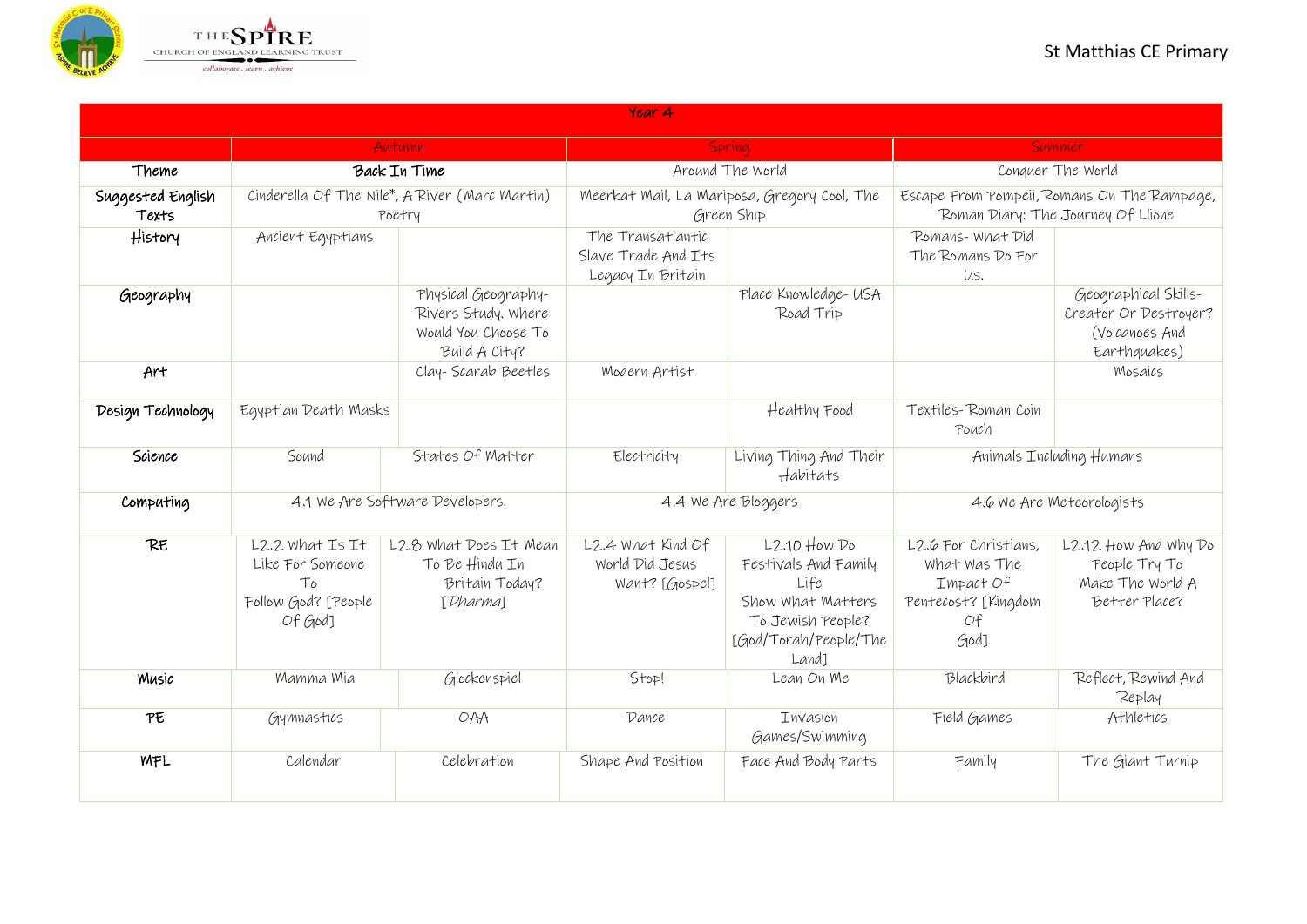

| -------- |          |                        |                |            |               |             |
|----------|----------|------------------------|----------------|------------|---------------|-------------|
| PSHE     | Being Me | Celebrating Difference | Dreams & Goals | Healthy Me | Relationships | Changing Me |
|          |          |                        |                |            |               |             |

|                            | Year 5                                                                                                                                                              |                                                                               |                                                                                               |                                                                                                                                                              |                                                                         |  |  |  |  |
|----------------------------|---------------------------------------------------------------------------------------------------------------------------------------------------------------------|-------------------------------------------------------------------------------|-----------------------------------------------------------------------------------------------|--------------------------------------------------------------------------------------------------------------------------------------------------------------|-------------------------------------------------------------------------|--|--|--|--|
|                            | Autumn                                                                                                                                                              | Spring                                                                        |                                                                                               |                                                                                                                                                              | Summer                                                                  |  |  |  |  |
| Theme                      | Mythologies                                                                                                                                                         | Where $I$ Live                                                                |                                                                                               |                                                                                                                                                              | Incredible Journeys                                                     |  |  |  |  |
| Suggested English<br>Texts | Beowulf, Arthur And The Golden Rope,<br>Dragonology, The Lady Of Shallot, Battle Cry                                                                                | Flood, Belonging, Wind In The Willows, Way $H$ ome                            |                                                                                               | Shackleton's Incredible Expedition, Ice Trap,<br>Shackleton's Journey, Everest, The Journey,<br>The Other Side Of Truth, The Boy At The<br>Back Of The Class |                                                                         |  |  |  |  |
| History                    | Depth Study Anglo<br>Saxons & Vikings -<br>Incorporate Crime And<br>Punishment Aspect.                                                                              |                                                                               | Local History Study –<br>What's Maryellous<br>About Malvern?<br>Water Cure, Morgan<br>Factory | Comparisons Between<br>Different Times In<br>History- How Has<br>Migration Shaped<br>Modern Britain?                                                         |                                                                         |  |  |  |  |
| Geography                  | Location Knowledge-<br>What Does<br>Scandinavia Have To<br>Offer?                                                                                                   | Geographical Field Work-<br>How Can Maps Help Us?                             |                                                                                               |                                                                                                                                                              | Physical Geography -<br>Is It Too Late To<br>Prevent Climate<br>Change? |  |  |  |  |
| $Ar+$                      | Shields                                                                                                                                                             |                                                                               | Water Colours                                                                                 | Clay Artefacts                                                                                                                                               |                                                                         |  |  |  |  |
| Design Technology          | Anglo Saxon Round<br>House                                                                                                                                          | Savoury Dishes And<br>Seasonality                                             |                                                                                               |                                                                                                                                                              | Pulleys And Levers                                                      |  |  |  |  |
| Science                    | Properties And Change Of Materials                                                                                                                                  | Living Things And Their<br>Habitats                                           | Animals, Inc Humans                                                                           | Earth And Space                                                                                                                                              | Forces                                                                  |  |  |  |  |
| Computing                  | 5.1 We Are Game Developers                                                                                                                                          | 5.4 We Are Web Developers.                                                    |                                                                                               |                                                                                                                                                              | 5.3 We Are Architects.                                                  |  |  |  |  |
| RE                         | U2.1 What Does It<br>U2.3 Why Do Christians<br>Mean If Christians<br>Believe Jesus<br>Believe God Is Holy<br>Was The Messiah?<br>And Loving? [God]<br>[Incarnation] | U2.7 Why Do Hindus Want<br>To Be Good?<br>[Karma  Dharma  Samsara <br>Moksha] | U2.5 What Do<br>Christians Believe Jesus<br>Did To 'Save' People?<br>[Salvation]              | U2.9 Why Is The<br>Torah So Important<br>$T$ o<br>Jewish People?<br>[God/Torah]                                                                              | U2.11 Why Do Some<br>People Believe In<br>God And Some People<br>Not?   |  |  |  |  |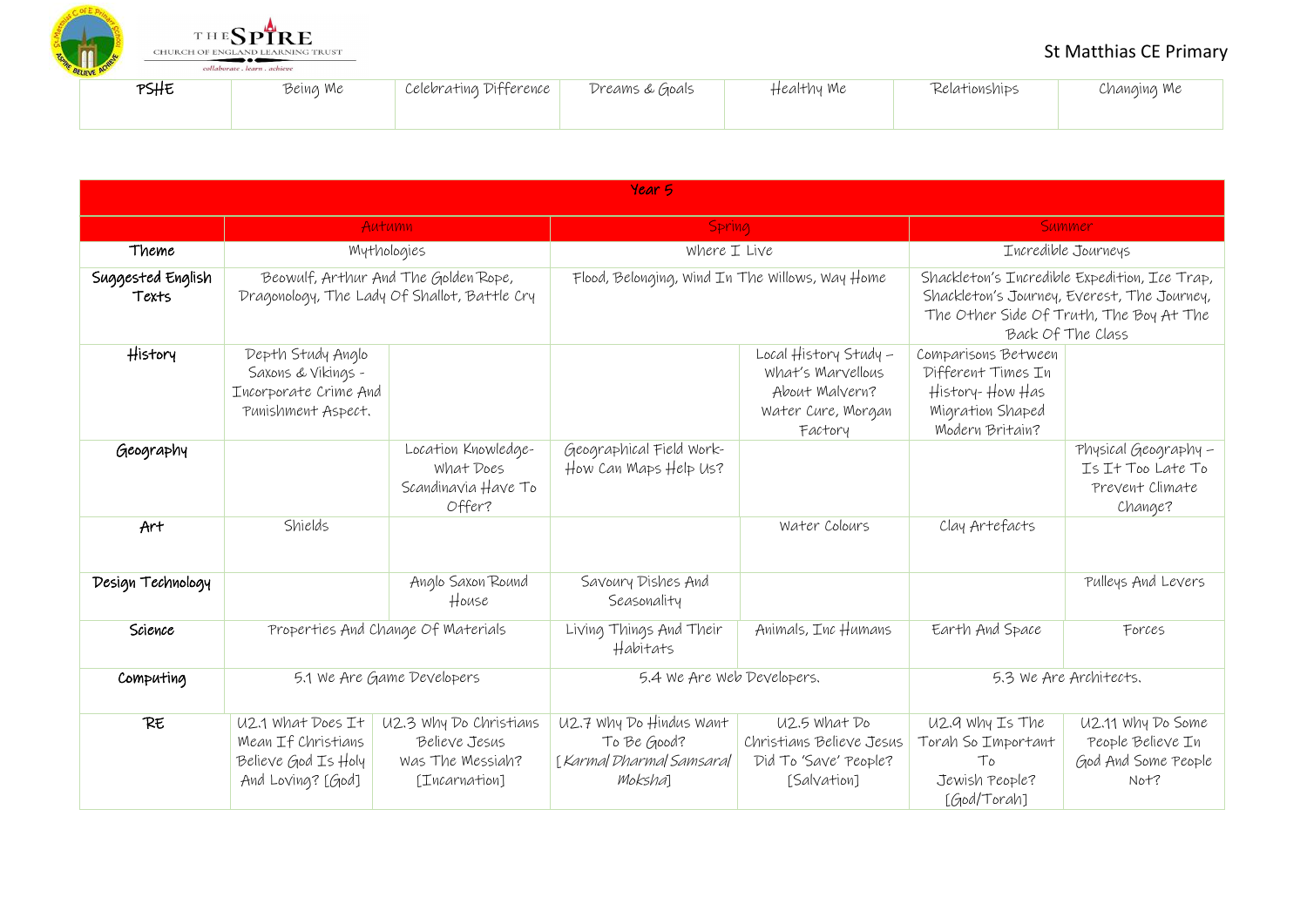

| <b>OFLIEVE ACTIVE</b> | CHURCH OF ENGENNID LEARNING TRUST<br>collaborate . learn . achieve |                        | <b>JUNIQUILITIAL COLLET FILLITIAL</b> |                                |                          |                               |
|-----------------------|--------------------------------------------------------------------|------------------------|---------------------------------------|--------------------------------|--------------------------|-------------------------------|
| Music                 | Livin' On A Prayer                                                 | Classroom Jazz         | Make You Fell My Love                 | The Fresh Prince Of<br>Bel-Air | Dancing In The<br>Street | Reflect, Rewind And<br>Replay |
| PE                    | Invasion<br>Games/Swimming                                         | Circuits               | Dance                                 | Field Games/OAA                | Gymnastics               | Athletics                     |
| <b>MFL</b>            | Telling The Time                                                   | Food                   | Sports                                | Commands                       | Music                    | Rap                           |
| PSHE                  | Being Me                                                           | Celebrating Difference | Dreams & Goals                        | Healthy Me                     | Relationships            | Changing Me                   |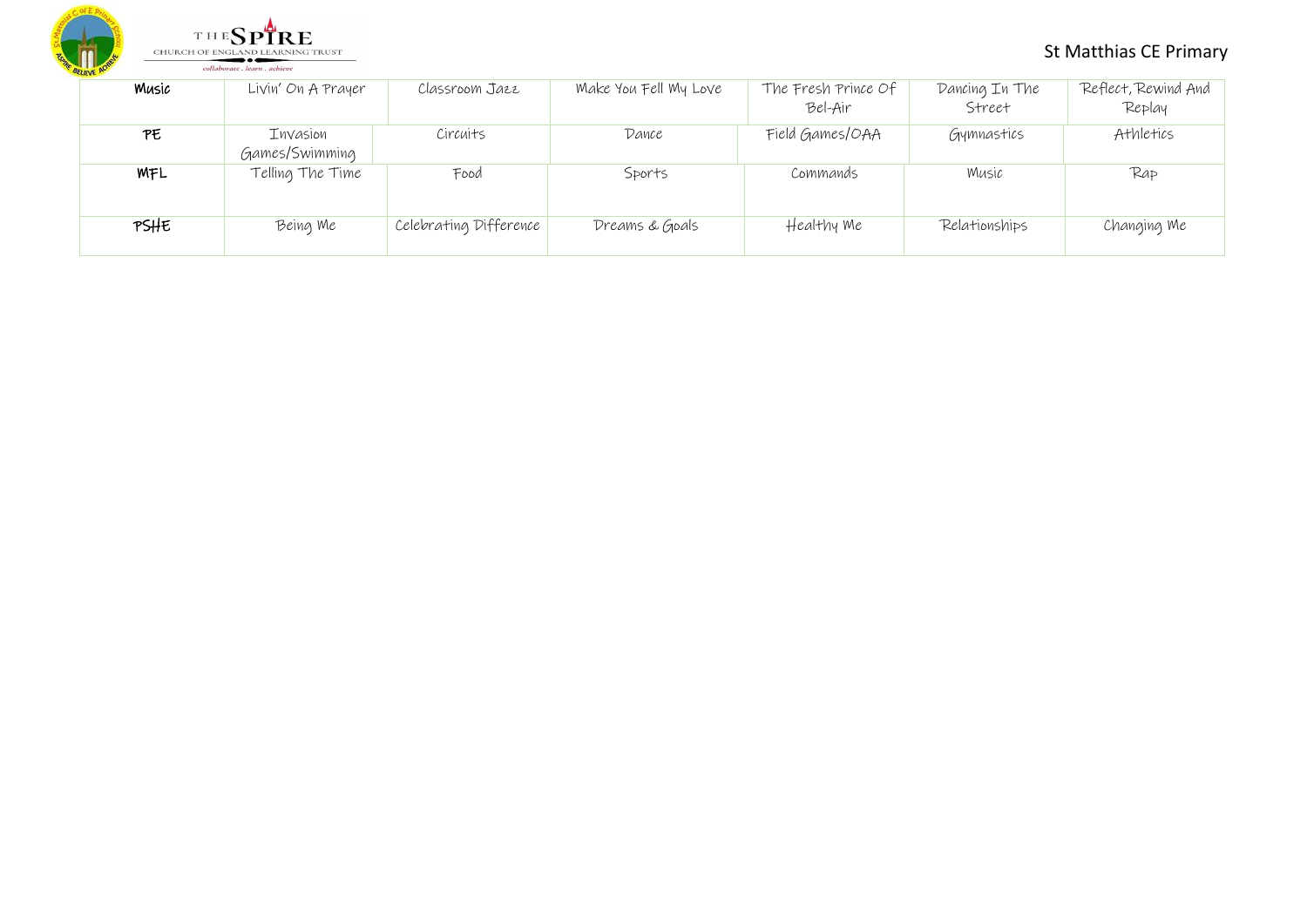

|                            |                                                                              |                                                                                       | Year 6                                                                             |                                                                                       |                                                                         |                                                                                  |
|----------------------------|------------------------------------------------------------------------------|---------------------------------------------------------------------------------------|------------------------------------------------------------------------------------|---------------------------------------------------------------------------------------|-------------------------------------------------------------------------|----------------------------------------------------------------------------------|
|                            |                                                                              | Autumn                                                                                | <b>Spring</b>                                                                      |                                                                                       | Summer                                                                  |                                                                                  |
| Theme                      |                                                                              | Global Civilisations                                                                  |                                                                                    | The World At War                                                                      |                                                                         | Age Of Empire                                                                    |
| Suggested English<br>Texts |                                                                              | The Chocolate Tree, Weslandia, The Eye Of The<br>Wolf,                                |                                                                                    | Goodnight Mr Tom, My Secret War Diary, The<br>Diary Of Anne Frank, A Letter Home      | Street Child, Charles Dickens, Fair's Fair,<br>Gaslight, Cogheart       |                                                                                  |
| History                    | Mayan Civilization                                                           |                                                                                       |                                                                                    | Significant Turning<br>Point In The UK-<br>WW2                                        |                                                                         | Victorians: Depth Study<br>The Changing Power Of<br>Monarchs - Queen<br>Victoria |
| Geography                  |                                                                              | Human/ Physically<br>Geography<br>From Field To Fork                                  | Place And Location<br>Knowledge<br>Seaside Or City(<br>Birmingham VS<br>Blackpool) |                                                                                       | Geographical Skills And<br>Fieldwork<br>Why Has Worcester<br>Developed? |                                                                                  |
| Art                        | Mayan Sculpture                                                              |                                                                                       | World War 2 Drawing                                                                |                                                                                       |                                                                         | William Morris Printing                                                          |
| Design Technology          |                                                                              | Fair Trade Chocolate                                                                  |                                                                                    | Textiles-Bag                                                                          | Isambard Kingdom<br>Brunel                                              |                                                                                  |
| Science                    | Living Things And<br>Their Habitats                                          | Electricity                                                                           | Light                                                                              | Animals, Including<br>Humans                                                          |                                                                         | Evolution And Inheritance                                                        |
| Computing                  |                                                                              | 6.2 We Are Computational Thinkers                                                     | 6.5 We Are Advertisers.                                                            |                                                                                       | 6.3 We Are Publishers.                                                  |                                                                                  |
| RE                         | U2.2 Creation And<br>Science: Conflicting<br>Or Complementary?<br>[Creation] | U2.8 What Does It Mean<br>To Be A Muslim In<br>Britain Today?<br>[Tawhid Iman Ibadah] | U2.6 For Christians,<br>What Kind Of King<br>Is Jesus? [Kingdom<br>Of God]         | $U2.4$ How Do<br>Christians Decide How<br>To Live? 'What Would<br>Jesus Do?' [Gospel] | U2.10 What Matters<br>Most To<br>Humanists And<br>Christians?           | $U2.12$ What $Do$<br>Religions Say When Life<br>Gets Hard?                       |
| Music                      | Наррч                                                                        | Classroom Jazz                                                                        | A New Year Carol                                                                   | You've Got A Friend                                                                   | Music And Me                                                            | Reflect, Rewind And<br>Replay                                                    |
| PE                         | Invasion<br>Games/Swimming                                                   | Circuits                                                                              | Dance                                                                              | Gymnastics                                                                            | Field Games/OAA                                                         | Athletics                                                                        |